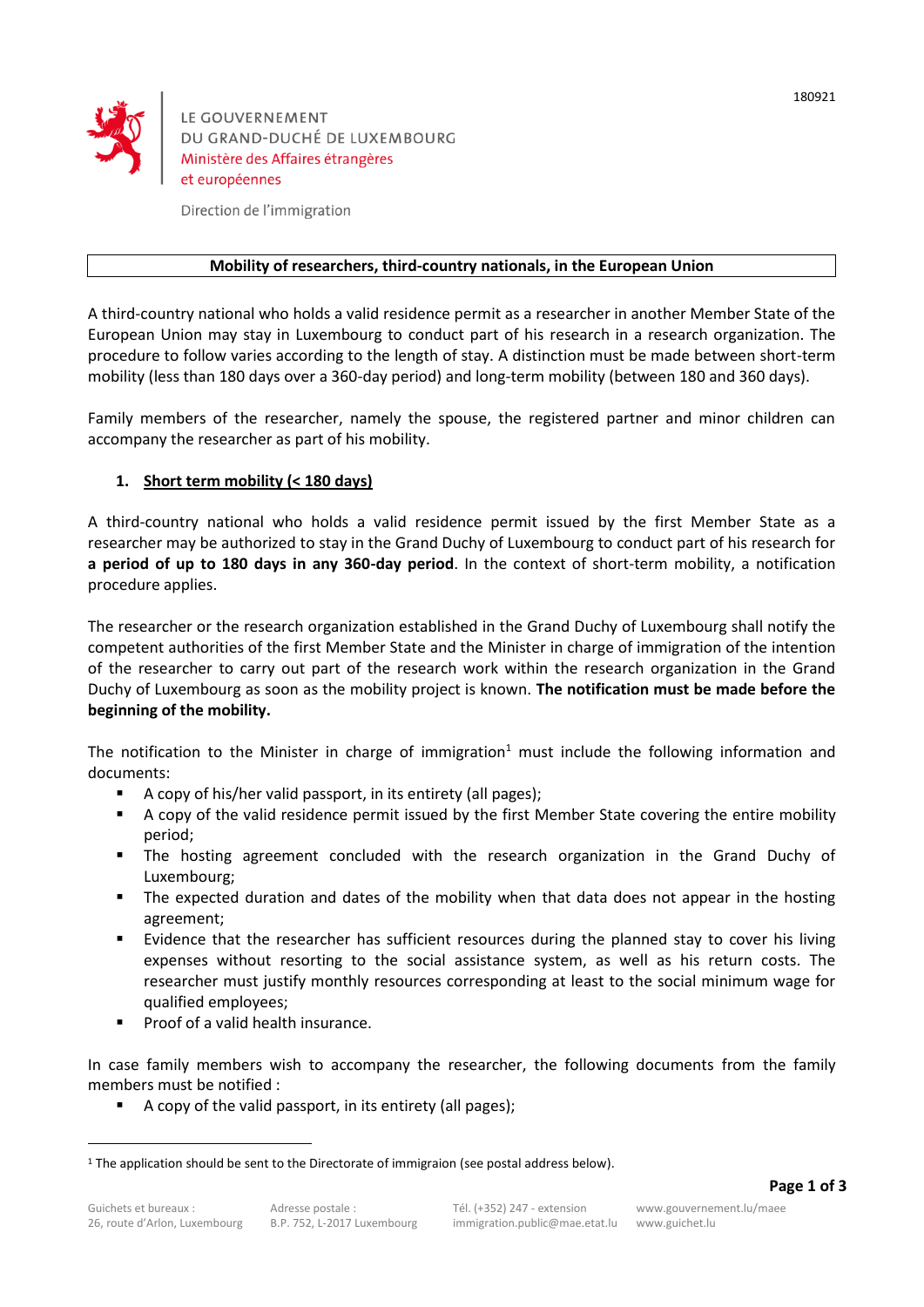- The valid residence permit issued by the first Member State covering the entire mobility period;
- **The hosting agreement concluded between the researcher and the research organization in the** Grand Duchy of Luxembourg;
- **Proof that the family member has a valid health insurance.**

The mobility can begin immediately after it has been notified to the Minister or at any later date during the period of validity of the residence permit as a researcher issued by the first Member State.

**The researcher is issued (either by post or when presenting himself at the Directorate of Immigration) a document attesting that he is authorized to stay in Luxembourg for the duration of his mobility.** This certificate is to facilitate the declaration of arrival at the municipality of the chosen place of residence.

In the event of objection by the Minister in charge of immigration, the third-country national is not authorized to conduct part of his research in the Grand Duchy of Luxembourg and when the mobility has already taken place, the researcher shall immediately cease to carry on any activity and leave the territory of the Grand Duchy of Luxembourg to the first Member State.

## **2. Long term mobility (between 180 and 360 days)**

A third-country national who holds a valid residence permit issued by the first Member State as a researcher may be authorized to stay in the Grand Duchy of Luxembourg to conduct part of his research in any research institution for a period of 180 days to 360 days. In the context of long term mobility, the researcher must apply for a temporary residence permit as a researcher.

The researcher or research organization established in the Grand Duchy of Luxembourg must submit an application to the Minister responsible for immigration. The following documents must be attached to the application:

- A copy of his/her valid passport, in its entirety (all pages);
- A recent extract from his/her police record or an *affidavit* issued in the country of residence;
- A resume ;

-

- A copy of the diplomas or professional qualifications;
- A hosting agreement signed beforehand with an approved research organization<sup>2</sup>;
- A nominative financial statement of support concerning the charges of residence and return of the researcher. This statement is signed by the research organism after the signature of the hosting agreement;
- If need be, a mandate/proxy<sup>3</sup>.

<sup>&</sup>lt;sup>2</sup> By this convention, the researcher commits to carry out the research project. The research organization commits to host the researcher for this purpose, provided that the research activity has been accepted by the competent bodies of the organization, after examination of the following :

a) the subject and the duration of the research, and the availability of the financial means necessary for their realization;

b) the researcher's qualifications with regard to the subject-matter of the research, attested by a certified copy of the diplomas required;

c) the researcher has sufficient monthly resources during his / her stay, corresponding at least to the minimum social wage for qualified workers, to cover his / her living and return expenses without resorting to the social assistance system while being covered by health insurance.

The hosting agreement shall also include the start and end dates or the expected duration of the research activity, information on the planned mobility project in one or more second Member States, if such mobility is known at the time of application, as well as information relating to the working conditions of the researcher.

<sup>&</sup>lt;sup>3</sup> The third-country national may confer mandate to a third person so as to submit the application in his/her place. In this case, the appointed person, except for juridical consultants, must present a duly signed and dated mandate from the third-country national. The signature must be preceded by the handwritten phrase « good for power of attorney ». You can find a model of a mandate/proxy on the internet sit[e www.guichet.lu](http://www.guichet.lu/)